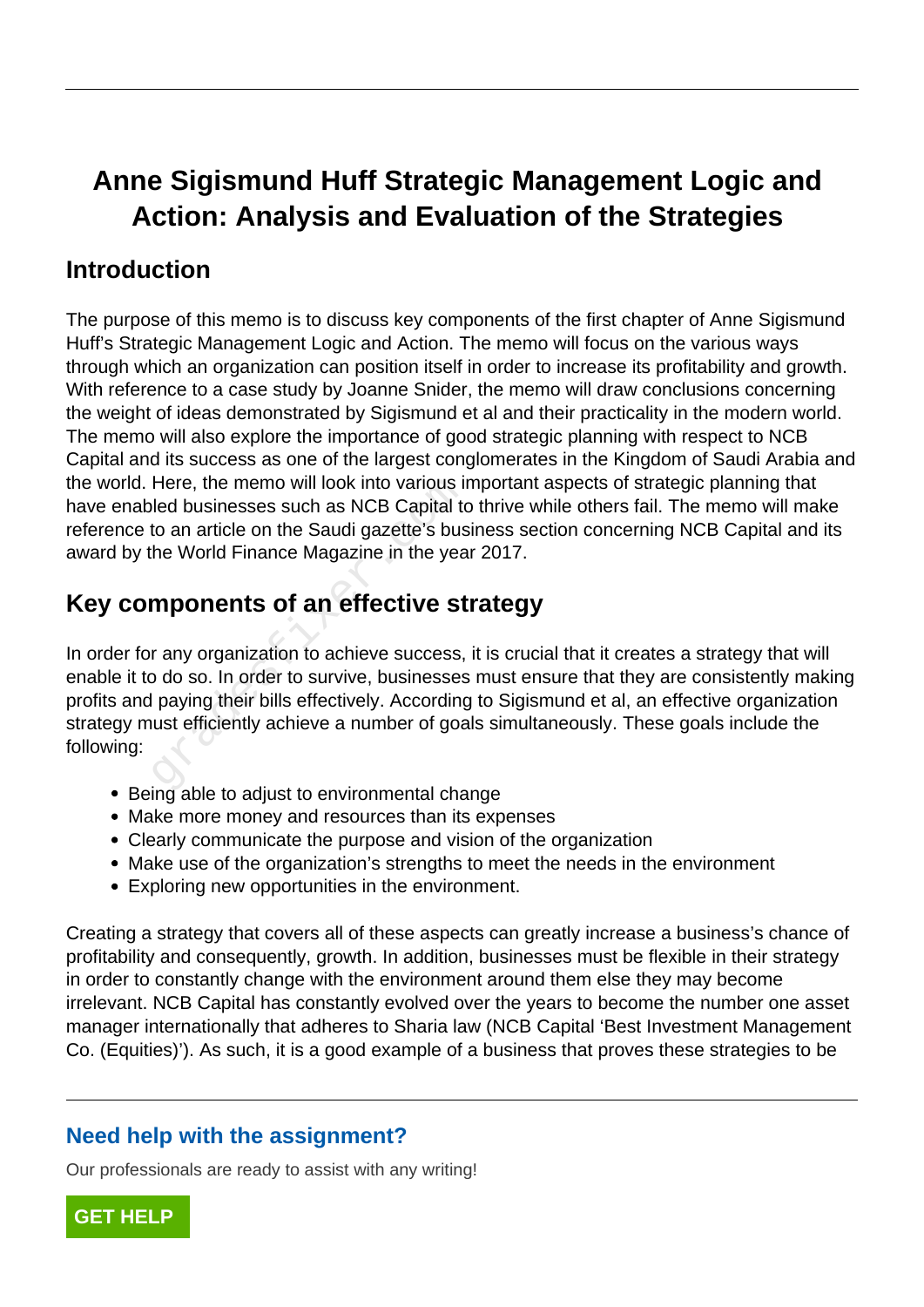#### effective.

#### **Adaptability to new condition over time**

From the article by the Saudi Gazette, one learns that "The World Finance Investment Management Awards", which NCB Capital received in 2017 is an award that acknowledges forward thinking and resilient organizations that through hard work and proper strategy have outdone their competitors. It is clear that organization has greatly advanced and embraced new ways of doing things. For example, the CEO of NCB Capital as seen in the article is Sarah AlSuhaimi, a woman. This in itself is proof of adaptability of an organization with the changing times. In the past, Saudi Arabia has had a reputation for oppressing women and not allowing women to work, possess property, or drive among other things. However, here, one sees a forward thinking culture in the organization as is evident in the act of a large Saudi firm appointing a woman as the CEO of a company with assets worth over 140 billion Saudi Riyadh. Here it is clear that through NCB Capital's adaptability and success one is able to see the sense in ideas demonstrated by Sigismund et al applied practically. In the chapter on defining strategy, Sigismund et al discuss how an effective business strategy should be able to respond to the changes that take place over a period of time. In the case of NCB Capital, it is clear that the company is quick to respond to changes and thus remains relevant and is able to tap into the best human resources by breaking limiting barriers such as gender. Strategy Coordination and interaction with others In the age of technology, social media and globalization, starting a new business has become increasingly simple. With just one click of a button, one can buy or sell products across continents. This has led to a great economic boom that has steadily increased the number of people in the upper middle class. In fact, doing business has never been easier than it has been over the last three decades. In NCB Capital, technology and globalization have played a key role in its success. With branches all over the world, and stock trading firms, NCB is largely benefiting from the age of internet and globalization. Additionally, the firm specializes in providing funds for businesses and individuals through loans with compliance with Sharia law. On the other hand, statistics suggest that 20% of businesses fail in within the first two years of their commencement, and that an additional 50% fail within the first five years. These statistics are a strong contradiction of the prevailing circumstances such as ease of access to loans and financing, ease of access to technology and the internet as well as the availability of free information on the internet to assist start-ups in their business venture. As such, living in the age of technological advancement and globalization does not automatically guarantee success. These statistics emphasize on the importance of having an effective business strategy. leas demonstrated by Sigismund et al a<br>Sigismund et al discuss how an effective<br>nges that take place over a period of tir<br>ny is quick to respond to changes and<br>uman resources by breaking limiting ba<br>ction with others In th

#### **Strategic tapping into new opportunities**

#### **Need help with the assignment?**

Our professionals are ready to assist with any writing!

**[GET HELP](https://my.gradesfixer.com/order?utm_campaign=pdf_sample)**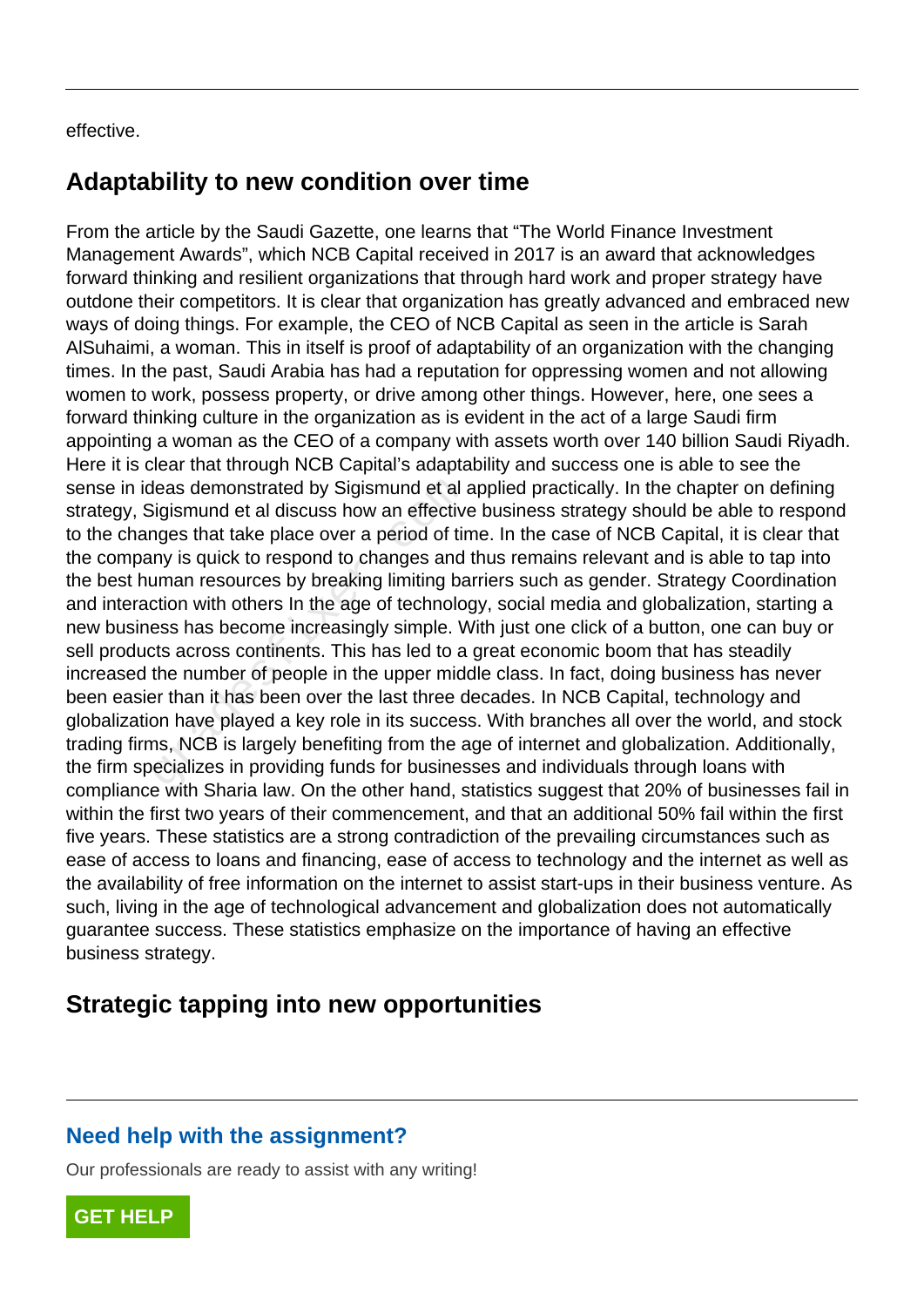According to Sigismund et al, customers do not focus entirely on international goods and services that are availed through globalization rather they support both local and international brands. As such, it is crucial for one to strategically place themselves and quickly spot opportunities when they arise. A good business strategy must be able to identify a need when it arises and provide a solution for that need effectively and without wasting time. NCB Capital's success is a good example of a firm's use of a good strategy. In 2017, the firm received an award from the World Finance Magazine. NCB Capital has been a trail blazer in its endeavors as it quickly studied the needs of the people and swiftly moved to provide solutions for those needs. In the year 1978, the organization became the first of its kind by providing a mutual fund.

In addition, NCB Capital became the first to provide Sharia-Compliant fund and banking in Saudi Arabia in 1987. Here it is clear that the organization saw a need in the Islamic society and moved to solve that problem without wasting time. By doing this, NCB Capital was able to take full advantage of an untapped market at the time. Sigismund et al believes that the success of a business strategy is greatly dependent on both the internal and external environment of the organization or business. In Joanne Snider's research, it is clear that businesses fail due to a poor strategy and little regard to the environment and particularly the external environment of the business, which affirms Sigismund et al's belief that a good strategy connects a business's strengths with the available opportunities in its environment. In her research, Snider reveals that businesses rate of success relies largely on their ability to market effectively. Marketing is a key component in Sigismund et al's effective strategies. In the chapter, the writers refer to marketing as communication the vision and purpose of the organization to other individuals. Trategy is greatly dependent on both transform or business. In Joanne Snider's researcy and little regard to the environment ss, which affirms Sigismund et al's believith the available opportunities in its ens rate of succ

## **Stakeholders and other businesses**

In order for a business strategy to remain successful it must do a self-analysis of the various stakeholders and how they affect the business. Stakeholders are extremely crucial to any organization and greatly influence the performance of that organization. How the various stakeholders interact with the business is extremely crucial and greatly influence the level of success the organization experiences. Additionally, the activities of the stakeholders influence the decisions and strategies of the business. A business must rely on individuals or other businesses purchasing its products in order to remain in business. It also has to deal with the influence it experiences from various stake holders. Key Stakeholders include the following:

- Clients
- Government and policies
- Suppliers
- Partners
- Employees

#### **Need help with the assignment?**

Our professionals are ready to assist with any writing!